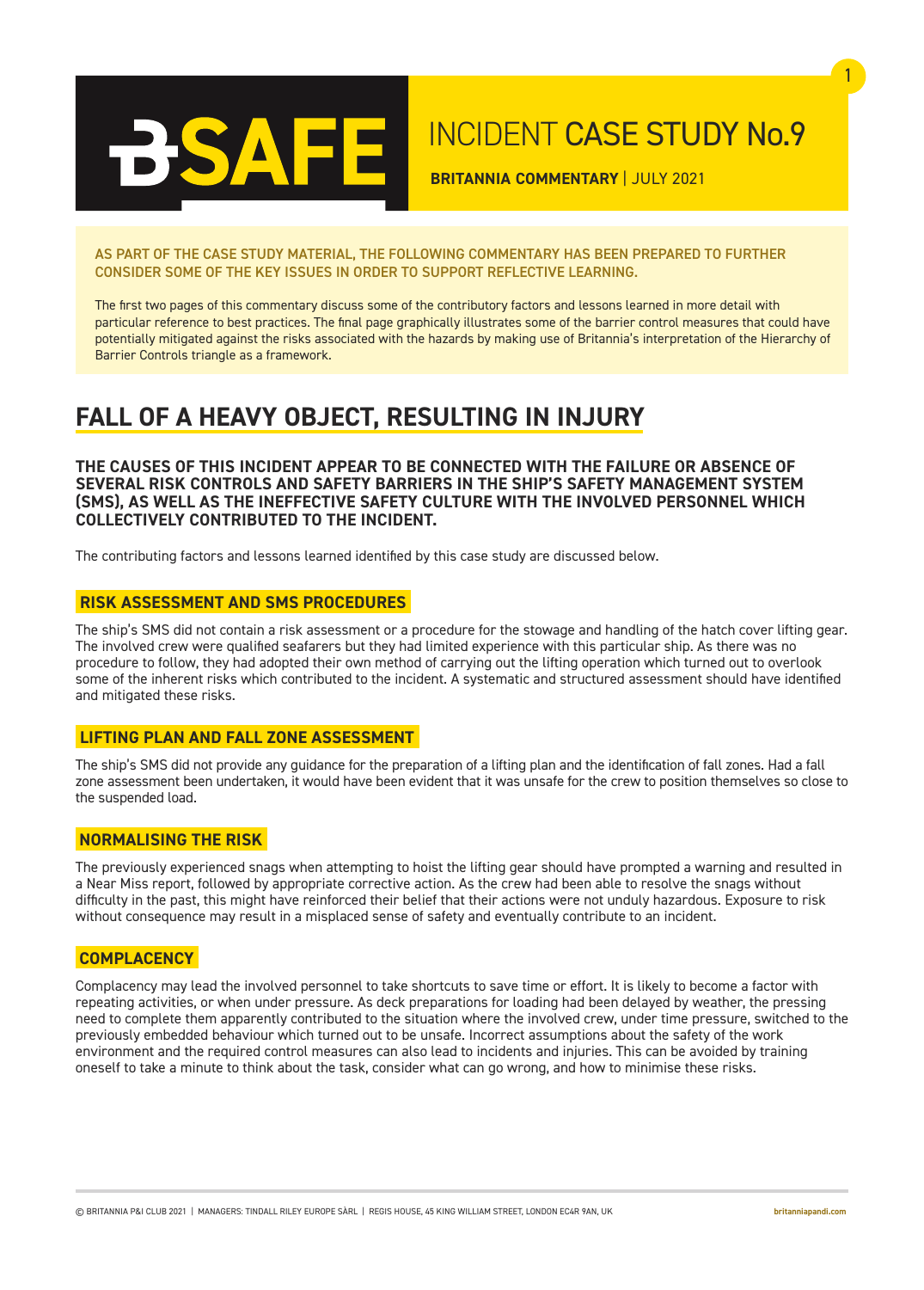

# INCIDENT CASE STUDY No.9

**BRITANNIA COMMENTARY** | JULY 2021

### **FALL OF A HEAVY OBJECT, RESULTING IN INJURY**

### **STOP WORK AUTHORITY (SWA)**

The operation to hoist the lifting gear was not called to a halt when the A/Bs positioned themselves underneath or close to the suspended load. Any of the crew on deck, including the crane driver, could have stopped the operation, in particular the C/O or the BSN, who were in supervisory roles. Had they intervened, the incident could have been prevented.

This ultimate safety barrier can be supported by implementing a Stop Work Authority (SWA) programme, providing all crew members with the responsibility and obligation to stop work in case of an apparent unsafe condition or behaviour. A successful SWA programme should enable the crew to use this authority without retribution, as a key element of an effective onboard safety culture.

### **DEDICATED STORAGE AREA**

The ship had not been built with a dedicated storage area for the hatch cover lifting gear. Consequently, the crew had developed a local arrangement which appeared appropriate because it was accessible. However, it was evident that this storage arrangement was not appropriate due to a significant number of potential snagging hazards, and that a more suitable alternative was required. A formal risk assessment process would have identified it as an unsuitable location for the stowage of the lifting gear, and prompted a consideration for alternative options.

### **MAINTENANCE AND LOGGING OF THE LIFTING GEAR**

The load fell because the synthetic fibre sling used to lift it parted under tension. It was reasonable to use such a fibre sling as its SWL was more than twice the weight of the load being lifted. However, the fibre sling in use was in a poor condition, with local damage, soiling and illegible identification markings. In result, it should have been discarded.

The ship's Register of Lifting Appliances and Cargo Handling Gear had no record of the cargo hold hatch cover lifting gear, or the fibre sling used at the time of the accident. An accurate register recording the survey, testing and maintenance of all lifting equipment held on board is a vital component of an effective SMS. Such a record, combined with a suitable system of tagging or marking, would have helped to ensure that uncertificated or inadequately maintained lifting equipment is easily identified and isolated to prevent its inadvertent use.

### **SEE NEXT PAGE FOR HIERARCHY OF BARRIER CONTROLS DIAGRAM**

THIS CASE STUDY IS DRAWN FROM THE INVESTIGATION REPORT 11/2020 PUBLISHED BY THE MARINE ACCIDENT INVESTIGATION BRANCH (MAIB) AT: https://www.gov.uk/maib-reports/fall-of-a-suspended-load-on-general-cargo-vessel-zea-servant-injuring-2-crew

THE PURPOSE OF THIS CASE STUDY IS TO SUPPORT AND ENCOURAGE REFLECTIVE LEARNING. THE DETAILS OF THE CASE STUDY MAY BE BASED ON. BUT NOT NECESSARILY IDENTICAL TO. FACTS RELATING TO AN ACTUAL INCIDENT. ANY LESSONS LEARNED OR COMMENTS ARE NOT INTENDED TO APPORTION BLAME ON THE INDIVIDUALS OR COMPANY INVOLVED. ANY SUGGESTED PRACTICES MAY NOT NECESSARILY BE THE ONLY WAY OF ADDRESSING THE LESSONS LEARNED, AND SHOULD ALWAYS BE SUBJECT TO THE REQUIREMENTS OF ANY APPLICABLE INTERNATIONAL OR NATIONAL REGULATIONS, AS WELL AS A COMPANY'S OWN PROCEDURES AND POLICIES.